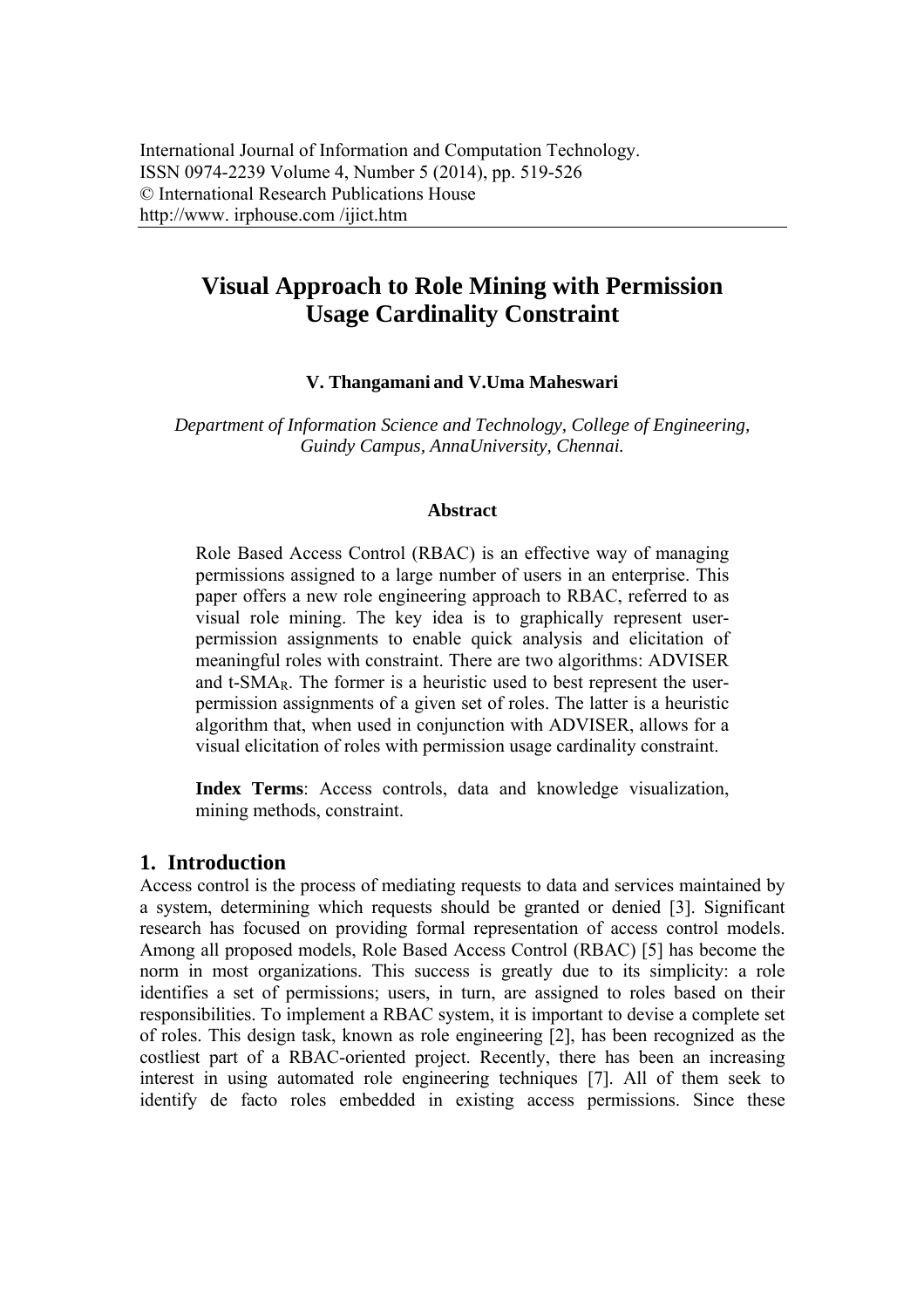approaches usually resort to data mining techniques, the term role mining is often used as a synonym. Despite much work dedicated to the design of role mining algorithms, existing techniques deal with three main practical issues: meaning of elicited roles, noise within data, and correlations among roles.

To address the aforementioned issues, visual role mining is devised [1]. RBAC roles are managed as visual patterns. The rationale behind this approach is that visual representations of roles can actually amplify cognition, leading to optimal analysis results [4].Visualization of the user-permission assignments is performed in such a way to isolate the noise, allowing role engineers to focus on relevant patterns without resorting to traditional role mining tools. Further, correlations among roles are shown as overlapping patterns, hence providing an intuitive way to discover and utilize these relations. The proper representation of user-permission assignments allows role designers to gain insight, draw conclusions, and design meaningful roles from both IT and business perspectives.

Constraints are an important aspect of RBAC and sometimes argued to be the principal motivation of RBAC. Recently, the problem of defining different kind of constraints on the number and the size of the roles included in the resulting role set has been addressed. Permission Usage cardinality constraint is one of the cardinality constraint which restricts the maximum number of permissions that can be included in a role. Cardinality constraints on the number of permissions included in a role have been firstly considered in [6], and a heuristic algorithm called Constrained Role Miner (CRM) has been proposed. The remainder of this paper is organized as follows. Section II provides detailed description of visual approach with permission usage constraint. The algorithms ADVISER and  $t$ -SMA<sub>R</sub> are discussed in this section. Section III shows the experimental results and finally, section IV provides conclusion.

#### **2. Heuristics**

This section describes two heuristics such as ADVISER (Access Data VISualizER) and  $t-SMA<sub>R</sub>(t-Simple role Mining Algorithm)$ . The overall system architecture is represented by Fig. 1.



**Fig. 1**: System Architecture.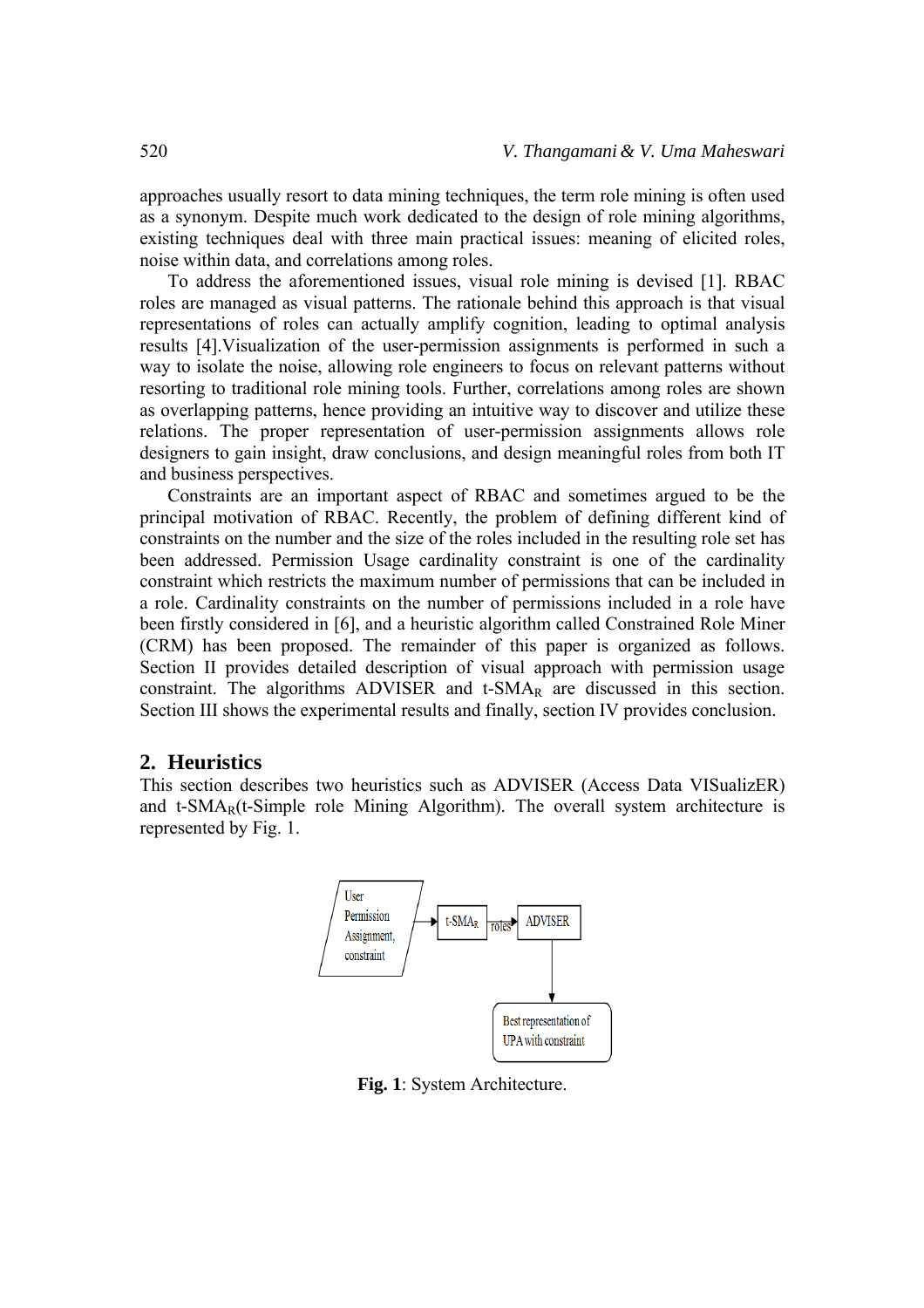## **2.1 ADVISER**

This algorithm is able to provide a compact representation of a given set of roles. In particular, it reorders rows and columns of the user-permission matrix to minimize the fragmentation of each role. Fig. 2 explains ADVISER Algorithm.

```
1: procedure ADVISER(USERS, PERMS, ROLES, UA, PA)
つ・
```

```
\sigma_{\rm U} \leftarrow SORTSET(USERS, UA, ROLES)
        \sigma_{\rm P} \leftarrow SORTSET(PERMS, PA, ROLES)
\mathbf{R}
```

```
4:return \sigma_{\rm u}, \sigma_{\rm p}
```

```
5: end procedure
```

```
6: procedure SORTSET(ITEMS, IA, ROLES)
```

```
\overline{ITEMS} \leftarrow \{I \subseteq ITEMS \mid \forall i, i' \in I, roles(i) = roles(i')\}\overline{7}8 -\sigma \leftarrow \emptysetfor all I \in \overline{ITEMS} sorted by descending areas of roles(I) do
 9:if |\sigma| < 2 then
10:\sigma.append(I)
11:else
12:if Jacc(I, \sigma.first) > Jacc(I, \sigma.last) then
13:p \leftarrow 1,
                                               j \leftarrow \text{Jacc}(I, \sigma \text{.first})14:else
15:p \leftarrow |\sigma| + 1, j \leftarrow \text{Jac}(I, \sigma.\text{last})16:17:end if
                      for i = 2 \ldots |\sigma| do
18:j_{\text{prec}} \leftarrow \text{Jac}(I, \sigma[i-1]), \quad j_{\text{succ}} \leftarrow \text{Jac}(I, \sigma[i])19:20:j_{\text{curr}} \leftarrow \text{Jacc}(\sigma[i-1], \sigma[i])if \max\{j_{\text{prec}}, j_{\text{succ}}\} > j \land \min\{j_{\text{prec}}, j_{\text{succ}}\} \ge j_{\text{curr}} then
21:p \leftarrow i, j \leftarrow max\{j_{\text{prec}}, j_{\text{succ}}\}22:end if
23:end for
24\sigma insert(p, I) {between the (p-1)<sup>th</sup> and the p^{\text{th}} elements}
25:end if
26:
           end for
27:return \sigma expand
28:29: end procedure
```

```
Fig. 2: ADVISER Algorithm.
```
## **Detailed description follows**

- 1. Rows and columns are sorted independently. ADVISER decomposes the optimal matrix-permutation problem into two sub problems, that is users (Line 2) and permissions (Line 3) are sorted independently. Due to this symmetry, from now on we generically refer to rows and columns as items. If some items are assigned to the same set of roles, they are put together. For this reason, the algorithm sorts groups of items, called item sets, instead of individual items. Line 7 identifies items assigned to the same roles.
- 2. Item set positions are decided one-by-one. In order to facilitate a better representation of large roles, item sets involving roles with larger areas are analyzed first. Line 9 implements this behavior. Let I,I` be two item sets.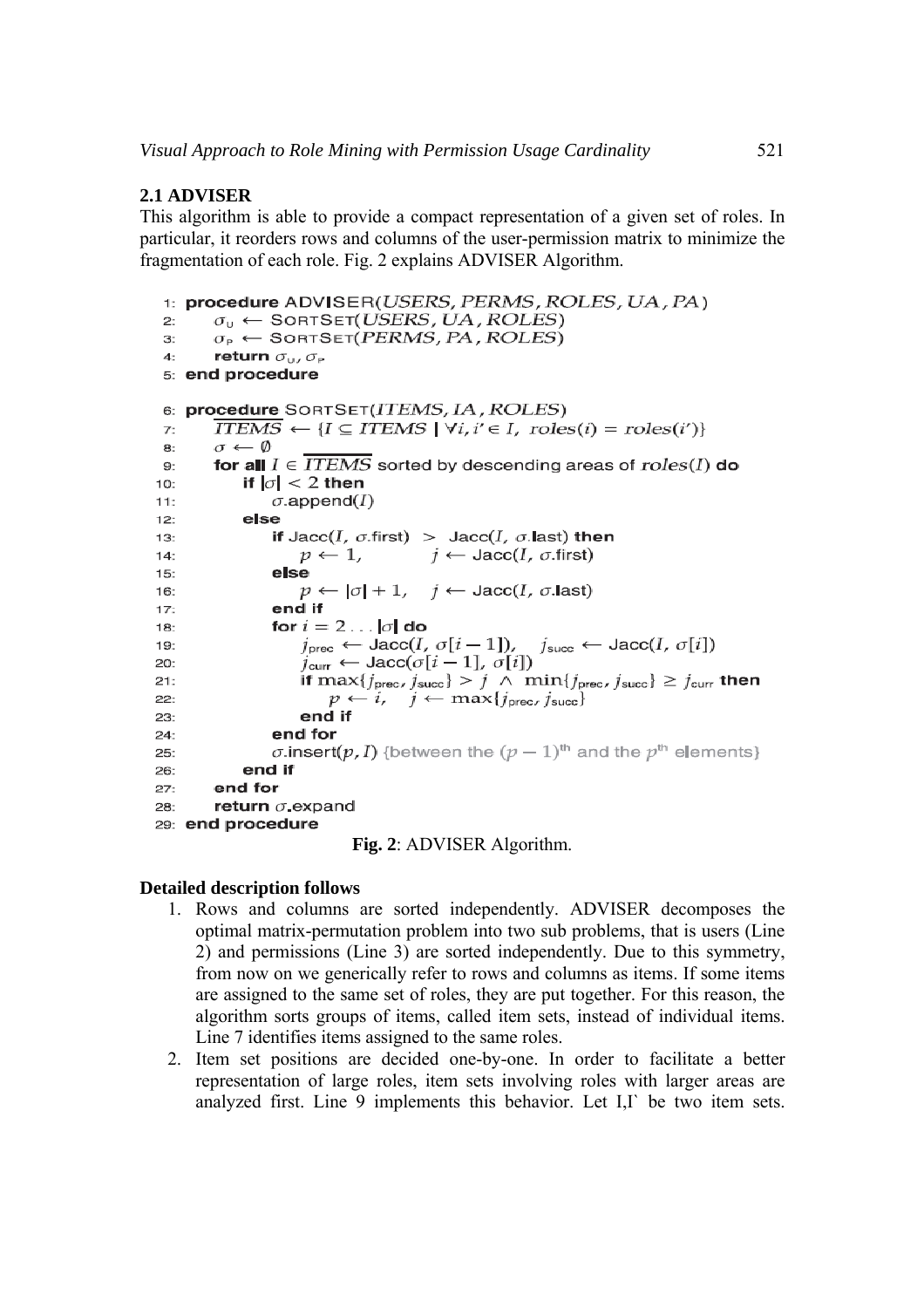assusers and assperms denotes the number of users and number of permissions respectively. I is consider before  $\Gamma$  only if

Max  $|$ assusers(r)\*assperms(r) $|$  > Max $|$ assusers(r`)\*assperms(r`) $|$  $r\in(I)\r\,erfc(s(I))\r\in(I')\r\in(I')\r\,erfc(s(I'))\r\,erfc(s(I'))\r\,erfc(s(I'))\r\,erfc(s(I'))\r\,erfc(s(I'))\r\,erfc(s(I'))\r\,erfc(s(I'))\r\,erfc(s(I'))\r\,erfc(s(I'))\r\,erfc(s(I'))\r\,erfc(s(I'))\r\,erfc(s(I'))\r\,erfc(s(I'))\r\,erfc(s(I'))\r\,erfc(s(I'))\r\,erfc(s(I'))\r\,erfc(s(I'))\r\,erfc(s(I'))\r\,erfc(s(I'))\r\,erfc(s(I'))\r\,erfc(s(I'))\r\,erfc$ 

- when roles(I)\roles(I`) or roles(I`)\roles(I`)=0 then Max=0.
- 3. The algorithm tries to avoid large gaps by putting item sets close to each other when they share large roles. For this Jaccard coefficient metric is used.Calculate jaccard coefficient for ranking the similarity of items.

```
\sum |m(r)|r\epsilonroles (a) \Lambdaroles (b)
Jacc ({a}, {b}) = ---------------------------------------------------- 
\sum |m(r)|r\epsilonroles (a) \cup roles (b)
```
where m(.) is the membership function assusers(.) when we sort permissions, or the function assperms(.) when we sort users.

- 4. Each item set is preferentially positioned at the beginning or at the end of already sorted item sets. The idea is to avoid to "worsen" already found, high similarities. Lines 10-26 implement the item set sorting strategy by deciding a position p for the item set I in an item set permutation. The first two item sets are just inserted in the first two positions (lines 10-11). Then, subsequent item sets are inserted among already-sorted item sets only when this operation actually improves the existing sorting.
- 5. Item set sorting is converted to item sorting. This is the When all item sets in ITEMS have been sorted, they are "expanded" (Line 28) to return the ordering of each single item in ITEMS—instead of providing an ordering for group of items that share the same roles.

#### **2.2. t-SMAR**

This algorithm takes as input the matrix UPA and returns a complete role set satisfying the cardinality constraint (i.e., at most t permissions are associated to each role).

The basic idea is to select from UPA all rows having less than t permissions in an order that will be defined below. Such rows will correspond to candidate roles that will be added to the candidate role-set. If there is no row having at most t permissions, then a row is selected and, t of the permissions included in the row is chosen. The selected permissions induce a role that is added to the candidate role-set. Then, all rows covered by the candidate row-set are removed from UPA and the procedure is iterated until the UPA matrix contains some rows. The above sketched procedure is more formally described by t-SMA<sub>R</sub> algorithm where we use the following notation. Given an a x b binary matrix M, for  $1 \le i \le a$ , with M[i], |M[i]| denotes the M`s i-th row and number of one's appearing in M[i] respectively.

The procedures numCols (M) and numRows (M), return the number of columns and rows, respectively, of the matrix M. For a set S and integer h, the procedure first(S,h) returns the first h elements listed in the set S. Given a user-permission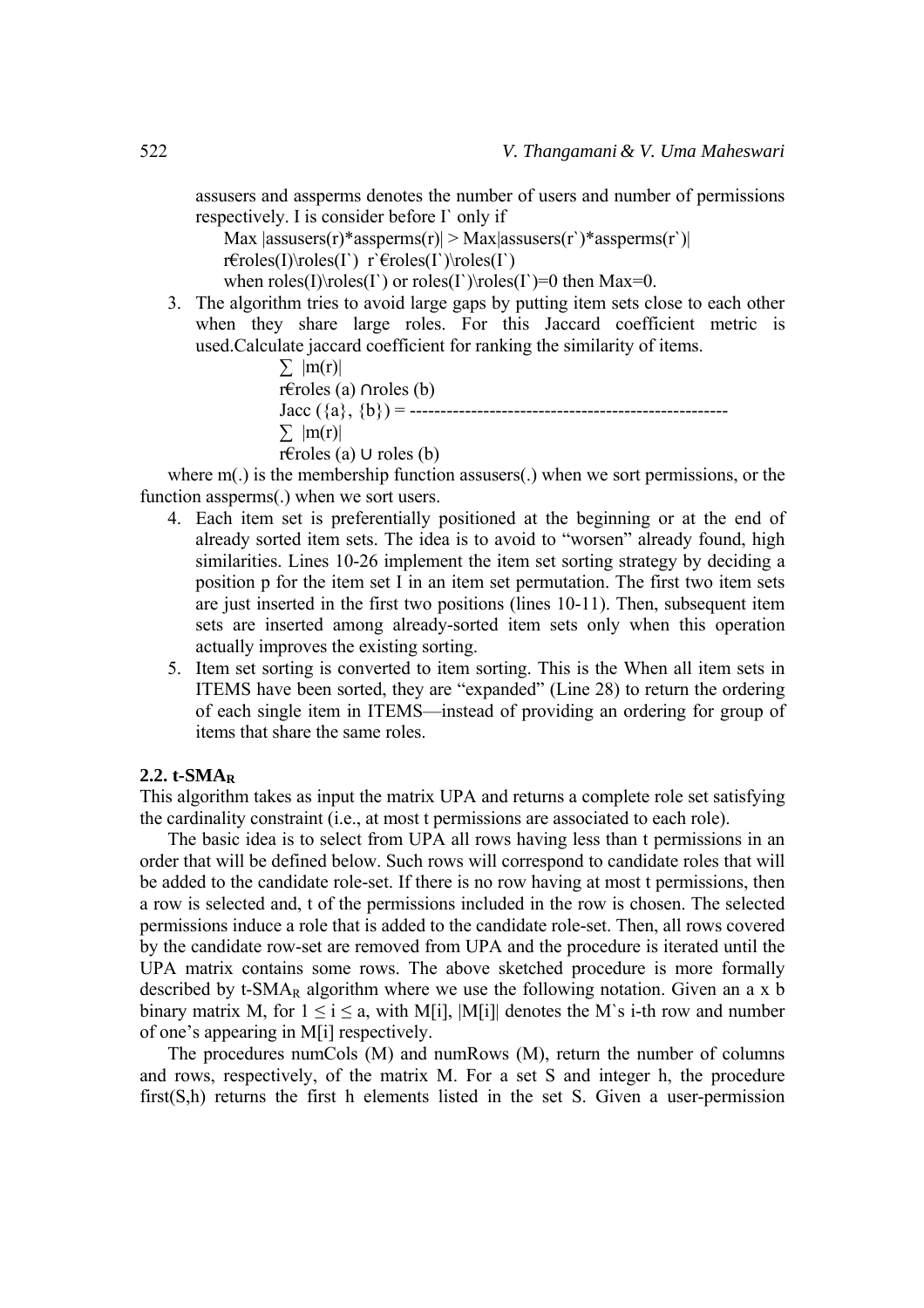assignment matrix UPA, a new candidate role is generated by selecting a UPA's row having the least number of permissions with ties broken at random (Lines 6-8 of t- $SMA<sub>R</sub>$ ). If the number of permissions associated to the selected row is at most t, then a new role is created (Line 9 of t-SMA<sub>R</sub>). The new role, containing all permissions associated to the selected row, is then added to the candidate role-set (Line 21 of t- $SMA<sub>R</sub>$ ). In this algorithm, the matrix uncoveredP represents the user's permissions that are not covered by the roles in candidateRoles. After discover a role to be added to the candidateRoles set, running setToZero Algorithm. All rows whose permissions are covered by the candidate roles are removed from both matrices uncoveredP and UPA removeCoveredUsers's pseudo-code is quite similar to the pseudo-code for setToZero. Algorithm halts when all UPA's rows have been removed (Line 5 of t- $SMA_R$ ). If the number of permissions exceeds the cardinality constraint, then two possible ways of selecting the role to be added to the candidate role-set have been considered. These two possibilities gave rise to two heuristics referred to as  $t$ -  $SMA<sub>R</sub>$ -0 and  $t-SMA<sub>R</sub>$ -1, respectively. Fig. 3 and Fig. 4 explains the  $t-SMA<sub>R</sub>$  and  $SetToZero$  Algorithm respectively,

#### Algorithm 1 t-SMA<sub>R</sub>(UPA, t, selection)

```
1: candidateRoles \leftarrow \emptyset2: uncovered P \leftarrow \text{UPA}3: np \leftarrow \text{NUMCOLS}(\text{UPA}) /* np is equal to the number of permissions */
 4: nr \leftarrow \text{NUMRows}(\text{UPA}) /* nr is equal to the number of users */
 5: while NUMROWS(UPA) > 0 do
       m \leftarrow \min\{|\text{UPA}[i]| : 1 \leq i \leq nr\}\theta7.
       candidateRows \leftarrow \{i : 1 \leq i \leq nr \text{ and } |\text{UPA}[i]| = m\}8:selectedRow \leftarrow_R candidateRows9<sub>1</sub>newRole \leftarrow \{p_j : 1 \leq j \leq np \text{ and } \text{UPA}[selectedRow][j] = 1\}10<sub>i</sub>if |newRole| > t and selection == 0 then
11:newRole \leftarrow first(newRole, t)12:else if |newRole| > t and selection == 1 then
13:m \leftarrow \min\{ |uncoveredP[i]| : 1 \leq i \leq nr \}14:candidateRows \leftarrow \{i : 1 \leq i \leq nr \text{ and } |uncoveredP[i]| = m\}15:selectedRow \leftarrow R \ candidateRows16:newRole \leftarrow \{p_i : 1 \leq j \leq np \text{ and uncovered} P[selectedRow][j] = 1\}17:if |newRole| > t then
18<sub>1</sub>newRole \leftarrow \text{first}(newRole, t)19<sub>1</sub>end if
20:end if
21:candidateRobes \leftarrow candidateRobes \cup \{newRoble\}22:uncoveredP \leftarrow setToZero(\texttt{UPA}, uncoveredP, new Role)23:
        UPA \leftarrow REMOVECOVEREDUSERS(UPA, candidate Roles)
24: end while
25: return candidateRoles
                                     Fig. 3: t-SMAR Algorithm.
```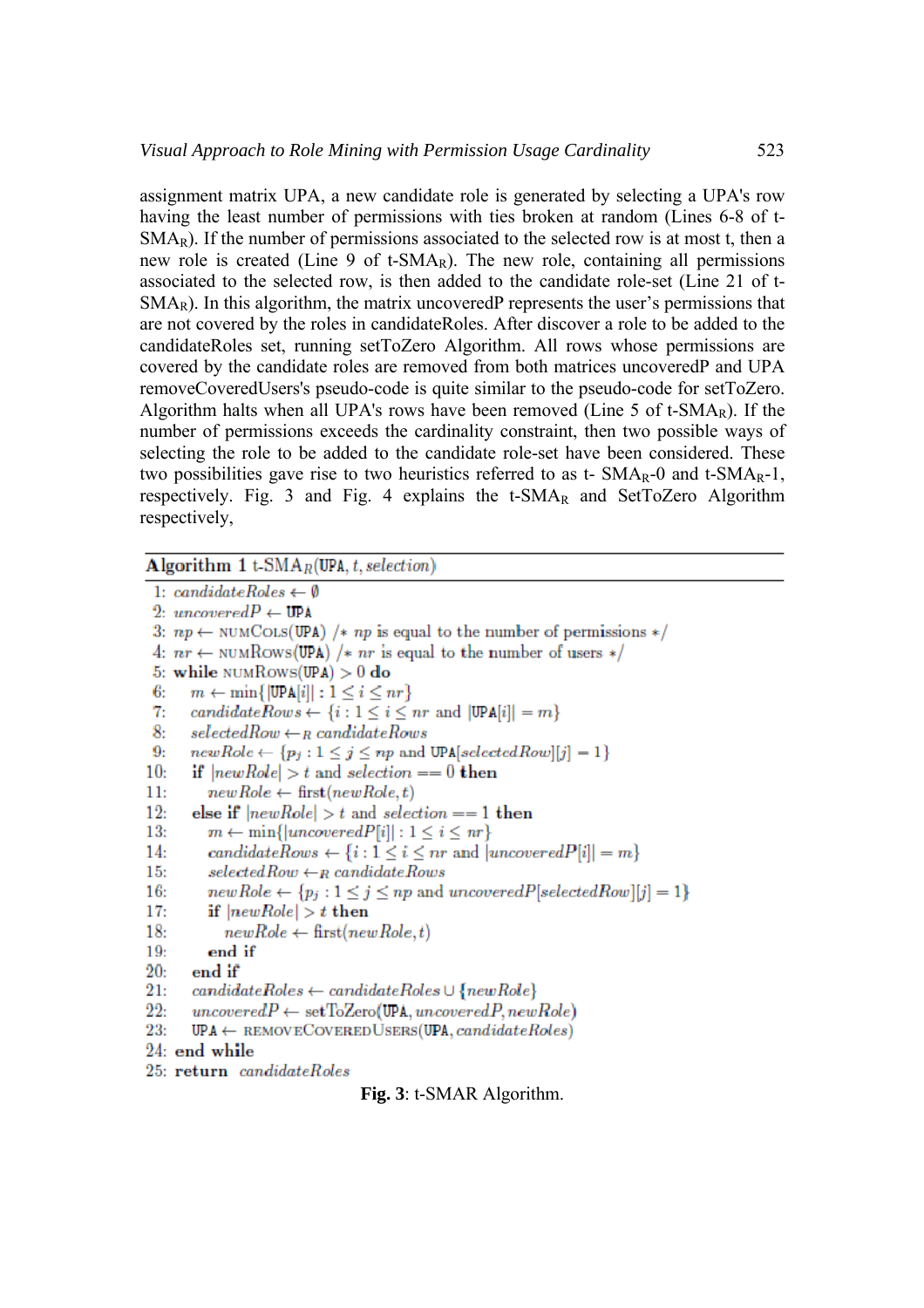In t-SMA<sub>R</sub>-0 (i.e., when selection is set to 0 in t-SMA<sub>R</sub>), the new role will simply contain the first t permissions associated to the selected row (Lines 10-11 of t-SMA<sub>R</sub>). While, in t-SMA<sub>R</sub> -1 (i.e., when selection is set to 1 in t-SMA<sub>R</sub>) select a row (Lines 13-16 of t-SMA<sub>R</sub>) of the matrix uncoveredP having the least number of permissions, ties broken at random. In other words, selects a row (i.e, a users) having the least number of permissions still uncovered. If the selected row is associated to more than t permissions, then the new role will only include its first t permissions (Lines 17-19 of t-SMA<sub>R</sub>). This algorithm returns a set of roles (i.e., rows and subsets of rows) exactly covering the UPA matrix. The following SetToZero pseudo code updates the matrix uncoveredP according to newRole.

> Algorithm 2 SETTOZERO(UPA, uncoveredP, newRole) 1:  $np \leftarrow \text{NUMCOLS}(\text{UPA})$ 2:  $nr \leftarrow \text{NUMRows}(\text{UPA})$ 3: for  $i = 1$  to nr do permissions  $\leftarrow \{p_j : 1 \leq j \leq np \text{ and } \text{UPA}[i][j] = 1\}$  $4:$ if  $newRole \subseteq permissions$  then 5: for all j such that  $p_i \in newRole$  do  $6:$ uncovered $P[i][j] \leftarrow 0$ 7: end for 8.  $9:$ end if  $10:$  end for 11: Remove from  $uncoveredP$  all-zeroes rows 12:  $return uncoveredP$

**Fig. 4**: SetToZero Algorithm.

The roles produced by  $t$ -SMA<sub>R</sub> are used in conjunction with ADVISER, allows for a visual elicitation of roles with permission usage cardinality constraint.

## **3. Experimental Results**

In this section results obtained by the evaluation of ADVISER and  $t$ -SMA<sub>R</sub> are discussed. Fig. 5 shows the results obtained when using ADVISER fed with the predefined roles. Fig. 6 shows the results obtained when using ADVISER fed with the roles generated by t-SMAR.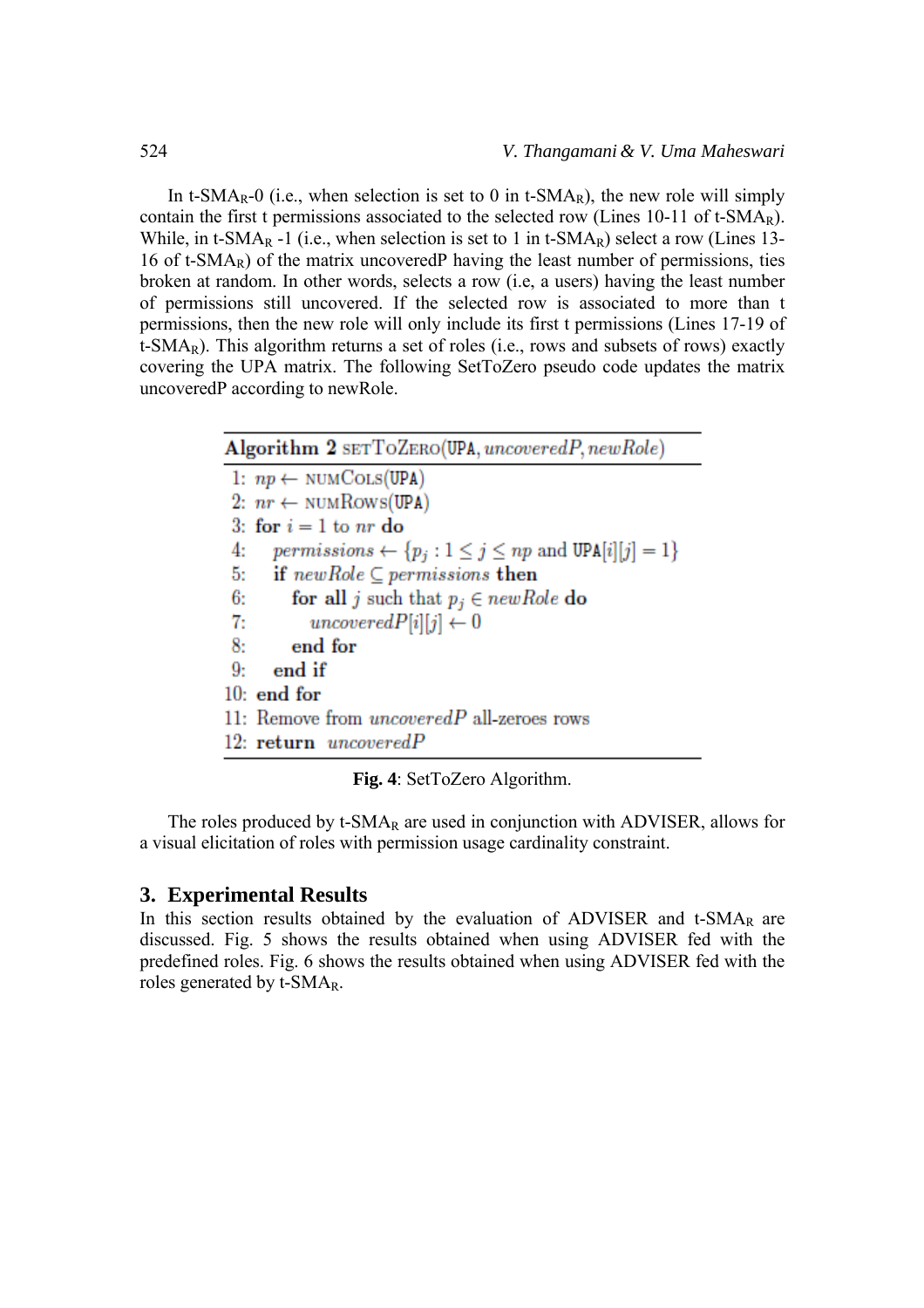| p.               | <b>P5</b> | P O | P7                               | P1 | P3 | P8 | P9 | P <sub>2</sub> | <b>P4</b> | P <sub>6</sub> | p                                                         | P <sub>3</sub> | P8 | P O | P <sub>7</sub> | P1 | P9 | P <sub>2</sub> | P <sub>4</sub> | P <sub>6</sub> | P <sub>5</sub> |
|------------------|-----------|-----|----------------------------------|----|----|----|----|----------------|-----------|----------------|-----------------------------------------------------------|----------------|----|-----|----------------|----|----|----------------|----------------|----------------|----------------|
| User 7           |           | Ħ   | Ħ                                | Ë  |    |    |    |                |           |                | User 7                                                    |                |    | Ħ   | Ħ              | #  |    |                |                |                |                |
| User 8           |           | Ħ   | Ħ                                | Ë  |    |    |    |                |           |                | User 8                                                    |                |    | Ħ   | Ħ              | Ħ  |    |                |                |                |                |
| User 0           |           |     |                                  | Ë  | Ħ  | Ë  | Ħ  |                |           |                | User 0 #                                                  |                | Ħ  |     |                | #  | Ħ  |                |                |                |                |
| User 3           |           |     |                                  | Ë  | Ħ  | Ë  | Ħ  |                |           |                | User 3 #                                                  |                | #  |     |                | #  | Ħ  |                |                |                |                |
| User 4           |           |     |                                  | Ë  | Ħ  | Ë  | #  |                |           |                | User 4 #                                                  |                | Ħ  |     |                | Ħ  | Ħ  |                |                |                |                |
| User 1           |           |     |                                  | Ë  | Ħ  | Þ  | Ħ  | #              | #         | Ħ              | User 2                                                    |                |    |     |                | Ħ  | #  | Ħ              | Ħ              | Ħ              |                |
| User 5 #         |           |     |                                  | Ë  |    |    | Ħ  | Ë              | #         | Ö              | User 6                                                    |                |    |     |                | Ħ  | #  | #              | Ħ              | Ħ              |                |
| User 2           |           |     |                                  | Ë  |    |    | Ħ  | Ë              | #         | Ë              | User 9                                                    |                |    |     |                | Ö  | Ħ  | #              | Ħ              | #              |                |
| User 6           |           |     |                                  | ij |    |    | Ħ  | t              | #         | Ħ              | User 1 #                                                  |                | Ħ  |     |                |    |    | Ħ              | Ħ              | #              |                |
| User 9           |           |     |                                  | Ö  |    |    | Ħ  | Ë              | Ħ         | Ħ              | User 5                                                    |                |    |     |                | Ħ  | Ħ  | Ħ              | Ħ              | Ħ              | Ħ              |
|                  |           |     | Fig. 5: Visual representation of |    |    |    |    |                |           |                |                                                           |                |    |     |                |    |    |                |                |                |                |
| predefined roles |           |     |                                  |    |    |    |    |                |           |                | Fig. 6: Visual Representation of roles with<br>constraint |                |    |     |                |    |    |                |                |                |                |

# **4. Conclusion**

Devising a complete set of roles is necessary to implement a RBAC system. This is accomplished by bottom up approach called Role Mining. The bottom up approach starts with existing user permission assignments and attempts to derive roles from them.Visual approach to role mining simplifies the role engineering process. ADVISER algorithm is implemented to represent the user permission assignments in a better way. This representation in matrix format enables quick analysis and elicitation of meaningful roles.  $t$ -SMA<sub>R</sub> algorithms would be implemented for permission usage cardinality constraint which prevents the overburdening of a user with a large number of permissions.

# **References**

- [1] A. Colantonio, R. Di Pietro, A. Ocello, and N.V. Verde, "Visual Role Mining:A Picture Is Worth a Thousand Roles," IEEE Trans. Knowledge andData Eng., vol. 24, no. 6, pp. 1120-1133, June. 2012.
- [2] E.J. Coyne, "Role-Engineering," Proc. ACM Workshop Role-Based Access Control (RBAC '95), pp. 15-16, 1995.
- [3] S. DeCapitani , S. Foresti, P. Samarati, and S. Jajodia, "Access Control Policies and Languages," Int'l J. Computational Science and Eng., vol. 3, no. 2, pp. 94-102, 2007.
- [4] J.D.Fekete, J.J. Wijk, J.T. Stasko, and C. North, "The Value of Information Visualization," Information Visualization: Human- Centered Issues and Perspectives, pp. 1-18, 2008.
- [5] D.Ferraiolo, R.S.Sandhu, S.Gavrila, R. Kuhn, and R. Chandramouli, "Proposed NIST Standard for Role-Based Access Control," ACM Trans. Information and System Security, vol. 4, pp. 224-274,2001.